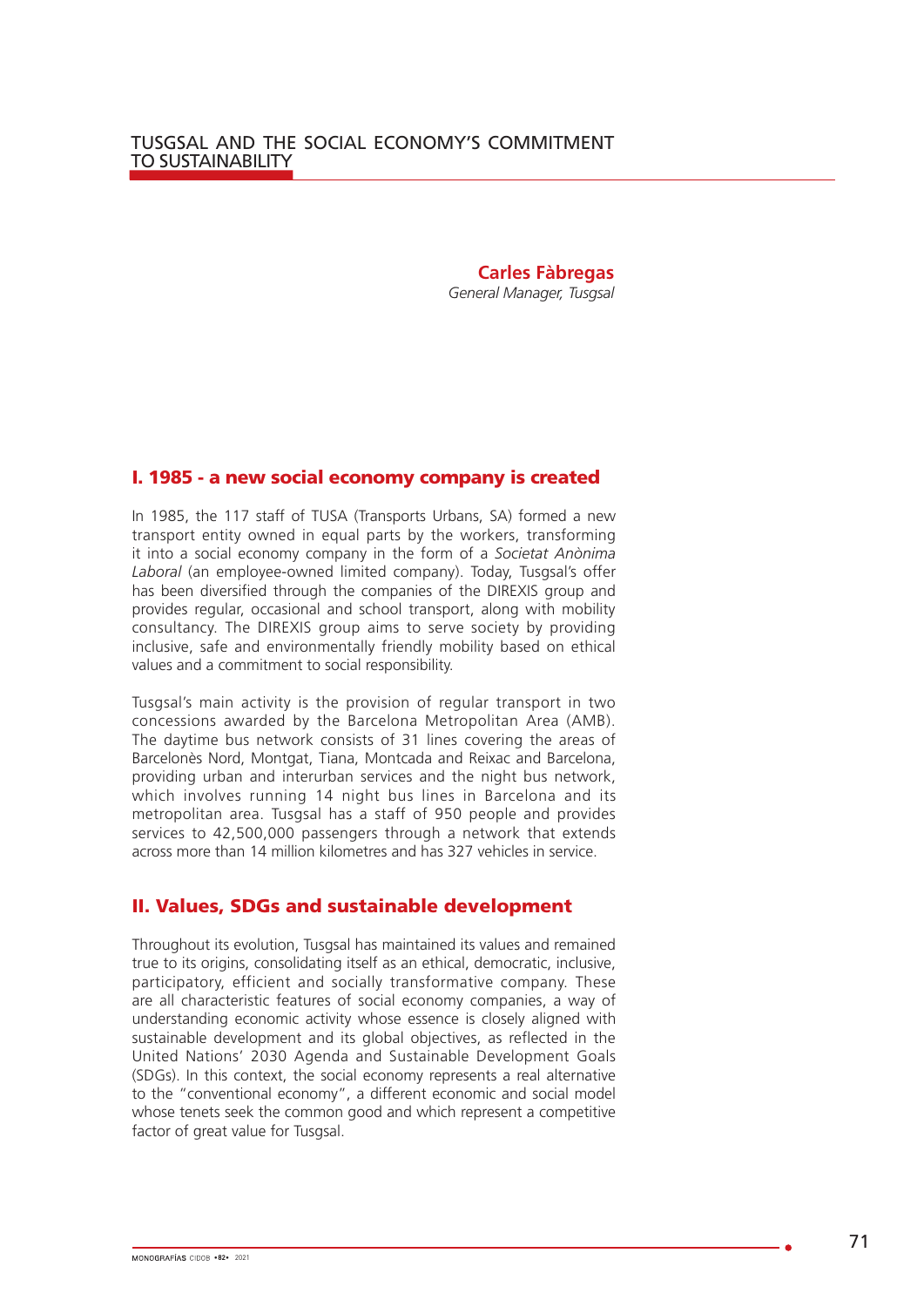The social economy represents a real alternative to the "conventional economy", a different economic and social model whose tenets seek the common good.

As a social economy company, Tusgsal seeks to provide an example of how an organisation can grow and position itself among the leaders in its sector through democratic, participatory and solidarity-based management and a commitment to its social and environmental context, ensuring it meets the needs of all people and groups with legitimate interests in the organisation, while providing the best working conditions for everyone who forms part of it, all within a sustainable development model.

Sustainability is a paradigm for thinking about a future in which environmental, social, labour, economic, ethical and governmental considerations are balanced in the search for a better quality of life around the world. In the urban transport sector, there is a growing need to contribute to more sustainable mobility to ensure that citizens can move in an efficient, clean, socially inclusive, healthy, economical way, with the lowest possible energy consumption. This model of sustainable mobility replaces an already obsolete transport model that is excessively oriented towards economic interests and individualism, overly dependent on the private car, and has become synonymous with rising costs, harming the environment, barriers to universal access to basic needs, negative health effects and lost time on any journey due to excessive traffic.

### III. Public transport and sustainable mobility within a management system

Public transport is an indisputable cornerstone of the promotion of sustainable mobility. Looking beyond the conception of cities as physical spaces of economic development, society increasingly demands that they be imagined, structured and managed as genuine spaces of human coexistence in which the transport model enables everyone, without exclusion, to meet their needs in terms of access to education, work, health, culture and leisure, and in which the needs of future generations are also guaranteed.

Tusgsal's business strategy explicitly commits to sustainable mobility. This is closely linked to the organisation's raison d'être, as the management of public and social transport infrastructures is fundamental to citizens' quality of life. Tusgsal's management model clearly demonstrates the dedication to this approach. It has been strengthened by a range of standards, such as UNE-EN ISO 9001: 2015 (quality management systems), UNE-ISO 39001: 2013 (road traffic safety management), UNE-EN 13816: 2003 (public passenger transport), ISO 45001: 2018 (occupational health and safety), the SIGOS Healthy Organisation Management System, IQNet SR 10: 2015 (social responsibility management systems) and, specifically in terms of the environment, UNE-EN ISO 14001: 2015 (environmental management systems), UNE-EN ISO 50001: 2018 (energy management systems) and the Government of Catalonia's Emblem of Guarantee of Environmental Quality.

## IV. Putting the commitment to environmental sustainability into practice

Tusgsal sees environmental management as both a fundamental part of the concept of social responsibility and directly related to the social economy. Its business activity has a major impact on the environment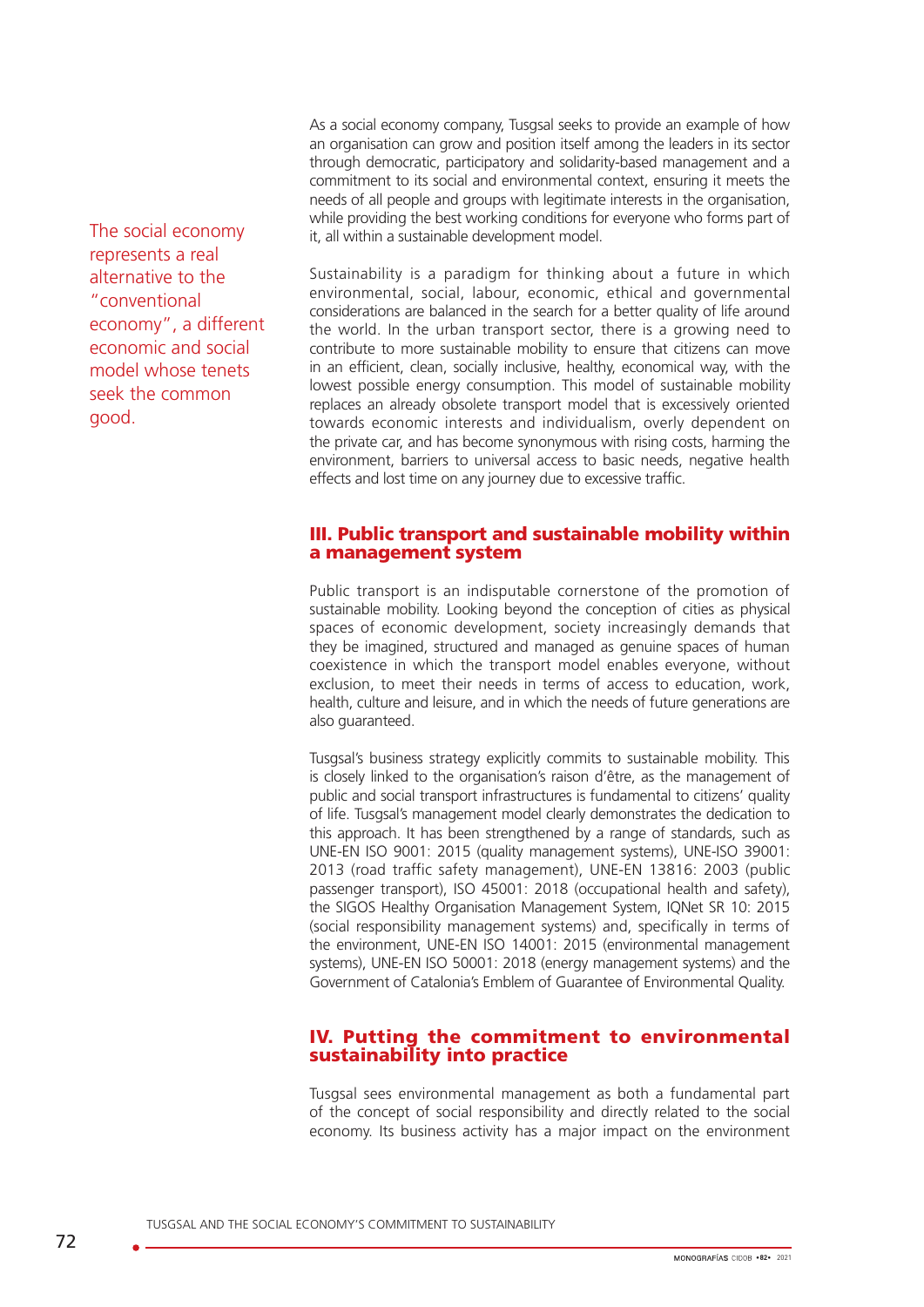and its commitment is reflected in various vectors of action, such as the growth of a sustainable fleet, training and the management of facilities, consumption and waste. As every measure is developed within the certified system, Tusgsal is able to set improvement targets to reduce the environmental impacts of its activity and advance its commitment to sustainability through specific action plans. What follows are some of the actions Tusgsal takes to realise its commitment to the environment and sustainability as a social economy company.

#### **Sustainable fleet**

Over the last decade Tusgsal has incorporated cleaner technology vehicles to reduce pollution in the municipalities it serves. The introduction of these units has taken place in three phases, starting in 2011 with hybrid units and expanding each year to 2021, when it has 130 hybrid and 12 electric units.

The first phase was characterised by experimentation and study of the operation of units that combine diesel systems with electrical energy. All are series hybrid vehicles with ultracapacitors as energy storage systems. The emissions from 100% diesel vehicles were reduced by around 25%.

In the second phase, the technology was much more developed and fully electric vehicles came into play. These reduce greenhouse gas emissions by 100%, while hybrid units contribute to a reduction of close to 35%. Notable in this period were the series hybrid and parallel hybrid (characterised by the existence of gearboxes) combinations, with a range of energy storage systems (lithium batteries or ultracapacitors).

The third phase consisted of incorporating hybrid vehicles of the two types mentioned above. As yet, no real data on emissions reductions are available, but they are estimated to be close to 30%.

#### **Training**

The incorporation of vehicles with new forms of technology is complemented by the involvement of the people who work with them. Tusgsal devotes efforts and resources to ensuring that these people have the knowledge needed to meet the requirements of their activity and offer the best possible service to the public.

Specifically, training is provided in safe and efficient driving, idle control, automatic fuel consumption monitoring systems, service planning based on maximising the use of the sustainable fleet, study of the operation of types of vehicles by line (pilot tests of a consumption study) and managing the load of electric vehicles, among others.

#### **Facilities**

Fixed physical infrastructure is a potential source of waste generation and high consumption. As such, on its premises Tusgsal takes action on issues such as renewable energy consumption, the installation of In the urban transport sector, there is a growing need to contribute to more sustainable mobility to ensure that citizens can move in an efficient clean, socially inclusive, healthy, economical way, with the lowest possible energy consumption.